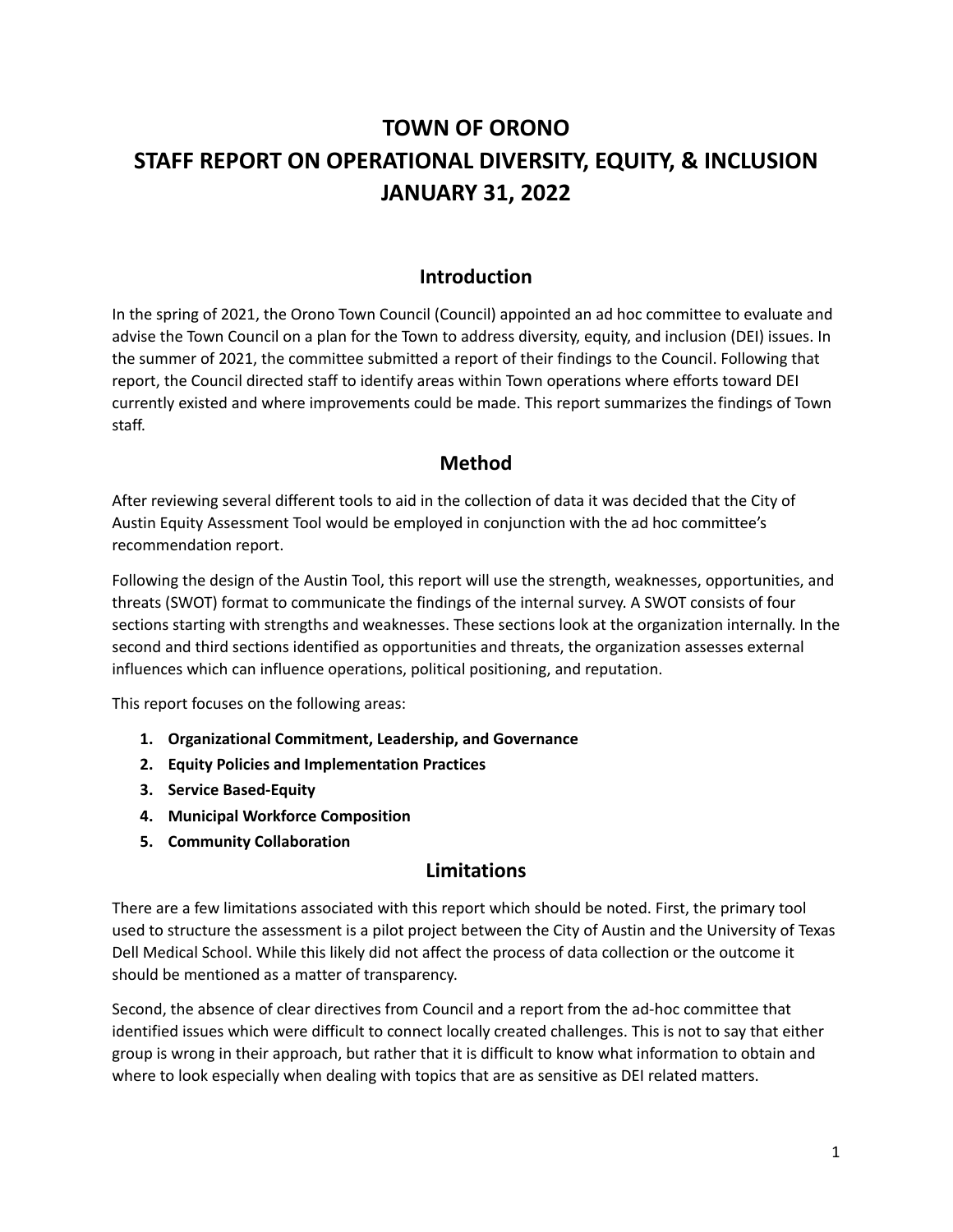As a result this document is a reflection of where we see ourselves currently. It also acknowledges that there are likely items that could have been included in the weaknesses and opportunities section had the evaluation been more focused.

## **Results**

#### **Strengths**

## *● Pre-existing awareness of the community's desire for local government to be more DEI aware and responsive*

Even before the commission of the ad-hoc committee, Town leadership and department managers were aware of Orono's unique and diverse population. While not publicized, efforts were being made to ensure that municipal services are being delivered in a fair and equitable manner. One of our core goals has been to ensure that Orono's local government reflects respect, support, and inclusion for the entire community, especially for those historically disenfranchised populations who may experience systemic barriers to full participation.

#### *● Embrace teamwork*

At its core, public service is about teamwork and the Town of Orono relies on that fact to be successful in many endeavors. Issues related to DEI can be complex and will undoubtedly require a team effort involving internal and external stakeholders to effect change. Our experience with teamwork makes us well suited to navigating challenging issues and achieving successful outcomes.

#### *● Willingness to do the work*

Leadership and staff recognize that work must be done to build trust, implement systems, and change perspectives to address DEI weaknesses. Some of this work will be challenging and uncomfortable, however, it must be done for positive institutional change to be successful.

#### *● Recognition of the strength of diverse teams*

Leadership and staff recognize that It is impossible for like minded people from a single culture, race, orientation, or other groups to truly understand the experiences, challenges, or beliefs of others. Diversity must exist in order to make decisions for the community or within departments that reflect the desires and interests of the community stakeholder groups.

#### *● Willing to accept, even if we do not agree - Safe place*

All Town of Orono staff acknowledge and appreciate different perspectives and thoughts. This includes beliefs surrounding DEI topics. While not all staff members may agree with various positions on a topic, members understand and respect an individual's rights to their own feelings and perceptions. This helps drive our desire for collaboration and connectedness with the community.

#### *● Focus on outcomes*

Legislative and Municipal officials understand that efforts must be focused on having a fair and equitable outcome that is right for our community as opposed to satisfying specific individuals or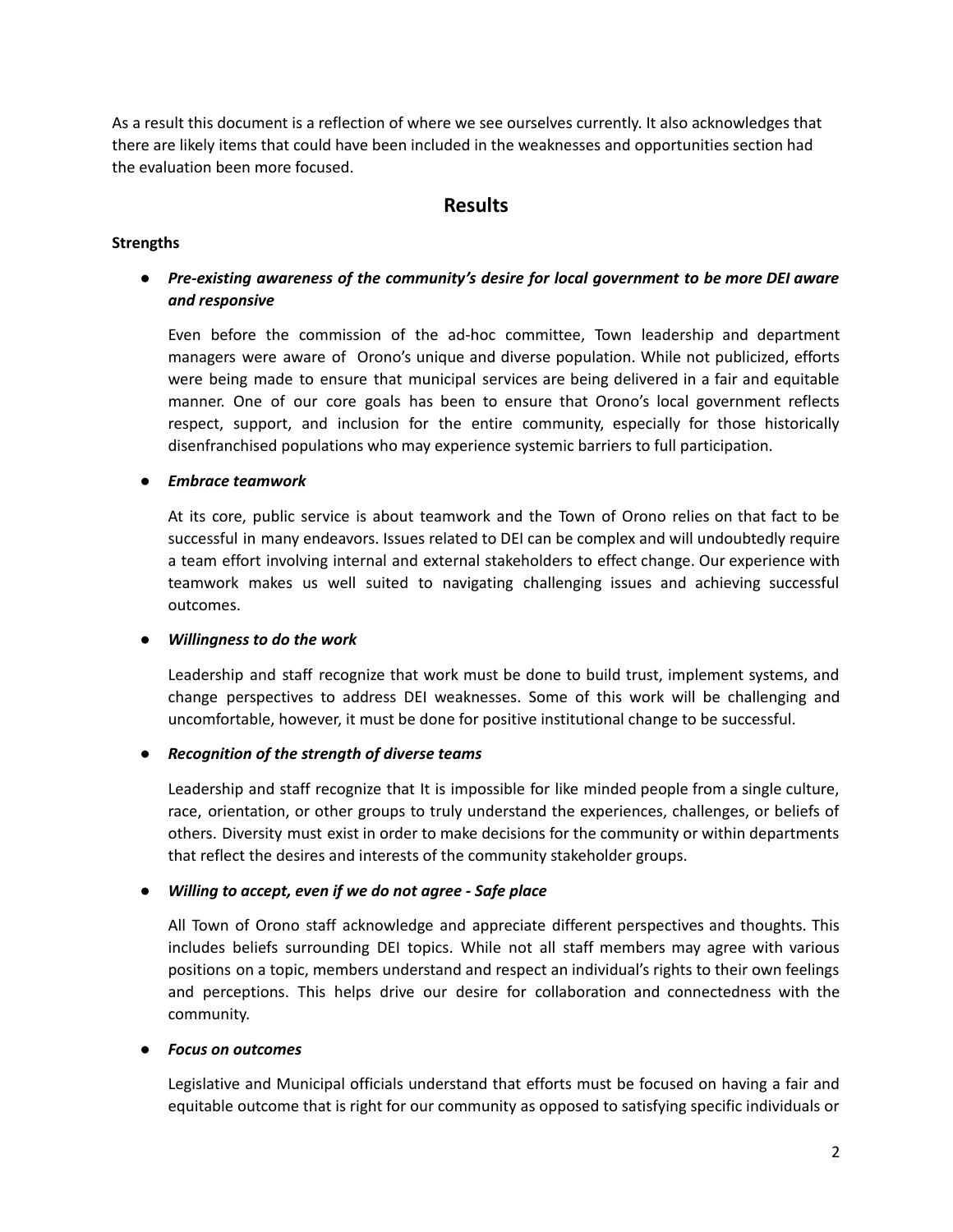activist groups. This belief guides the actions of municipal leadership and our desire to be competent and thoughtful when considering DEI concerns. Focusing on outcomes helps to drive our willingness to be proactive and responsive to change

#### *● Have a common cause and ideology*

All staff members share the belief that we work for the public, that all reasonable requests for service must be provided to all who request them, and that those services are given regardless of race, gender, orientation, or any other potentially differentiating factor. Staff has been trained and is expected to work with individuals to identify and provide reasonable accommodations to address barriers to participation in services or the local government process.

#### **Weaknesses (Potential Internal Obstacles)**

## *● Lack of awareness of the issues - Why is this important to us?*

For decades, Town staff has worked to implement best practices and train staff to foster a respectful work environment focused on carrying out the vision and policies established by the Town Council. Understanding our diverse population, relative to other rural Maine communities, staff has taken special care to ensure evaluation and communication loops that are sensitive to concerns raised about service delivery quality and personnel actions. Given the feedback loops and constant evaluation, with no specific issues within Orono it is hard for staff to recognize how perceived "national" DEI issues are relevant to the community or town operations. Staff fully acknowledges that these national issues and conversations will result in the development of new municipal best practices and training that will ultimately further the Town's goals.

#### *● Less than an optimal understanding of privilege, equity, and entitlement*

In general, staff's training and approach have, for a very long time, been focused on treating everyone the same or equal which means that it can miss the opportunity or fail to identify the need to find an equitable solution.

## *● No systems in place to identify or prevent unintentional structural bias*

There is currently no process in place to evaluate municipal policy or ordinance through a DEI lens. This is one of the Town Council's articulated goals to implement. The specificity of a policy or guiding document would assist in the evaluation of new and development of future policy and procedures.

## *● No clear direction from the legislative body on expected initiatives*

While it is forthcoming, there has been no direction issued by the Council to guide staff's actions in dealing with matters pertaining to DEI issues. Concrete and clearly defined Council objectives are critical in establishing priorities for staff and allocated resources to meet these expectations.

#### *● Lack of formalized instructional materials or practices*

Formal instructional material and internal written policy/procedures will need to be developed after the Council has determined its DEI initiatives.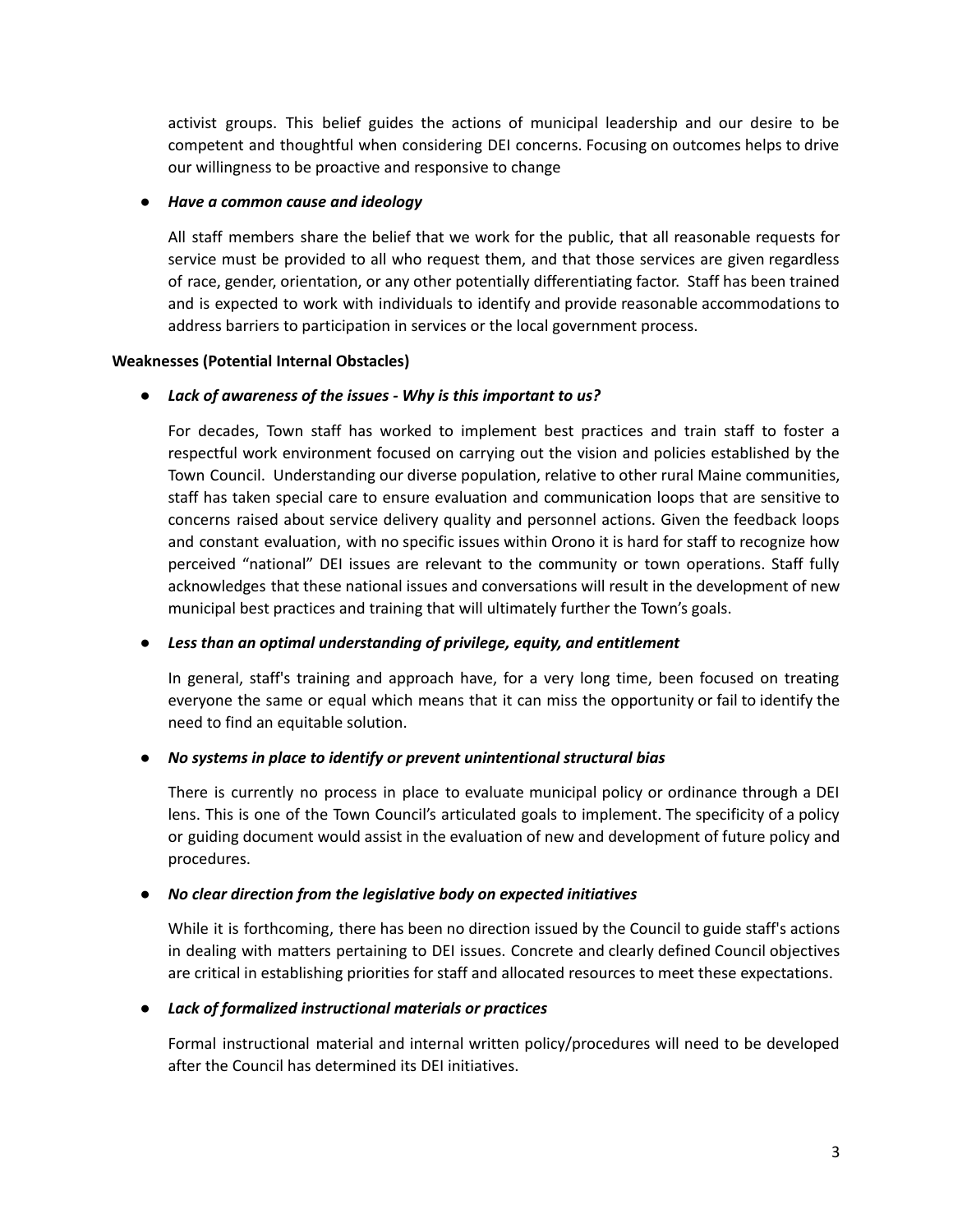## *● Lack of formalized process to set DEI expectations for new hires during onboarding*

While discussions around DEI topics are part of the formal onboarding process and within each department, there is no standardized process to ensure that new employees are exposed to Town beliefs and values about DEI related topics. Currently, staff waits until there is a critical mass of new hires before scheduling a formal DEI/Implicit Bias training with an outside professional DEI trainer.

## *● The Town has not formally communicated its efforts to be more inclusive and diverse*

Since the Town has long been committed to providing equitable services and considers its efforts as a matter of course, it has not prioritized formally communicating its routine activities that might be seen as supportive of DEI goals.

## *● There are few specific resources allocated to DEI initiatives or hiring efforts*

Currently, while all agree that improving the Town's formal DEI framework and related communication is a priority, few resources, monetary and personnel, are allocated or available for this effort. This will likely require an understanding of Council's DEI initiatives and development of a formal plan from which staffing, technical support, and financial resources can be allocated.

## *● No department currently maintains a "diversity" database of clients they serve*

Decades of municipal service training and best practices have guided staff to not gather demographic data unless clearly needed as part of the service delivery. Not collecting this information prevents us from understanding what groups are and are not using our services. It also prevents us from collecting further data as to why they are not being used and what we can do to make those services more accessible. Discussion with the Town Council and adoption of a formal policy regarding whether and how to gather this data would be required in order to move forward.

## **Opportunities**

## *● Become a regional leader in topics of diversity, equity, and inclusion as it relates to local government*

While some communities in our area have undertaken DEI work, there is currently no clear regional leader in this area. As a matter of general course, the Town of Orono often serves as a municipal leader for smaller, more rural communities. The needed DEI work and implementation of more best practices provides an opportunity for regional leadership.

#### *● Explore opportunities to learn the true definition of "culturally competent and responsive"*

Learning from and respectfully relating to other cultural backgrounds, heritiages, and traditions is vital to creating a welcoming and inclusive community. This includes understanding our own culture and values, an often overlooked component of being respectful to others. Capitalizing on the existing Town of Orono/UMaine DEI Partnership allows for high quality, low to no cost opportunities for staff and the community.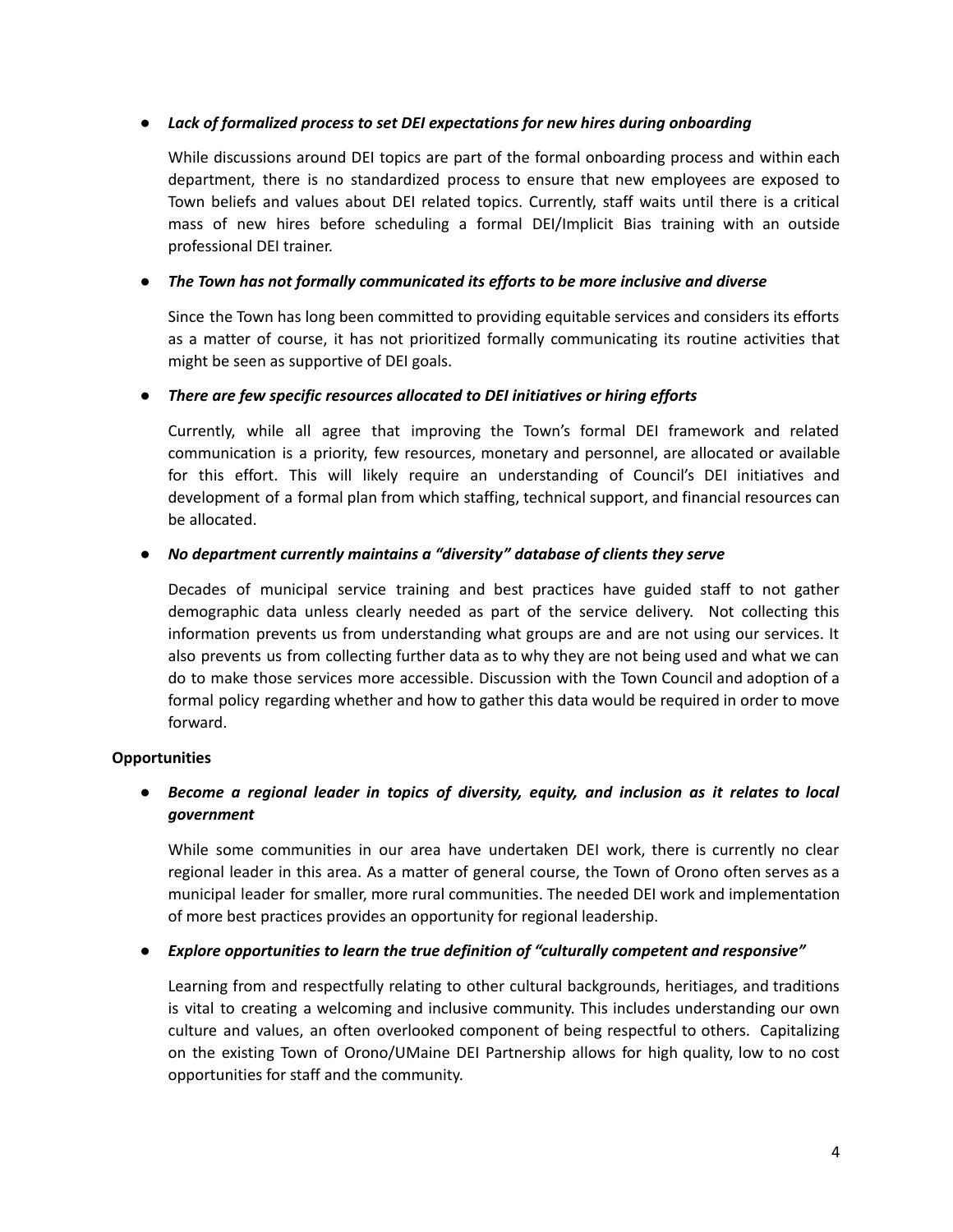## *● Understand how the history of the land and indigenous people is important to the community and its heritage*

While we know that the land and indigenous people are significant in Orono's history, we lack a global understanding of the depth of that importance and how we should properly honor it.

## *● Collaborate with University partners on matters relating to LGBTQ2SIA+ concerns and opportunities*

There are untapped opportunities that exist within the University system that can help us become more DEI competent, troubleshoot issues, and navigate legislative processes that may have unintended consequences. Capitalizing on the existing Town of Orono/UMaine DEI Partnership allows for high quality, low to no cost opportunities for staff and the community.

#### *● Pursue accreditation for agencies that have a recognized process*

Accreditation is a voluntary process where agencies are routinely evaluated by a third party to ensure they are following best practices and maintain organizational standards. The Orono Police Department is currently accredited, with plans for the Fire Department to pursue professional accreditation in the coming 24-48 months. Public Works and the Library should also evaluate potential avenues for accreditation.

#### **Threats (Potential External Obstacles)**

#### *● Community perception of a lack of action*

Failing to share our efforts toward DEI initiatives can unintentionally communicate that we are not taking any steps at all. This can lead to beliefs that the Town is not culturally sensitive or committed to having a community that is diverse and respectful of others.

#### *● Community demographic drives complacency*

Our community makeup and service model can lull us into a false sense of fairness and equity. Because we are not an overly diverse community we are more apt to assume that our actions are correct and fit the needs of all community members. This mindset has the potential to disenfranchise members of groups who might oppose certain actions or wish to serve their community in various roles.

#### *● Being overwhelmed by the negative*

Continued negative messages that are unbalanced by positive on both the national and local scale has a detrimental effect on recruitment, retention, and overall morale. Poorly thought out actions by municipal leadership, while well intentioned and appropriate for their position, erodes the trust of the employees, creating questions of support and appreciation for their efforts. The Orono Town Council has historically worked with its professional staff in a collaborative and inclusive manner. Being part of the process and ensuring that policy makers have a clear understanding of operations and staff's technical guidance will be an important element as the Town moves forward.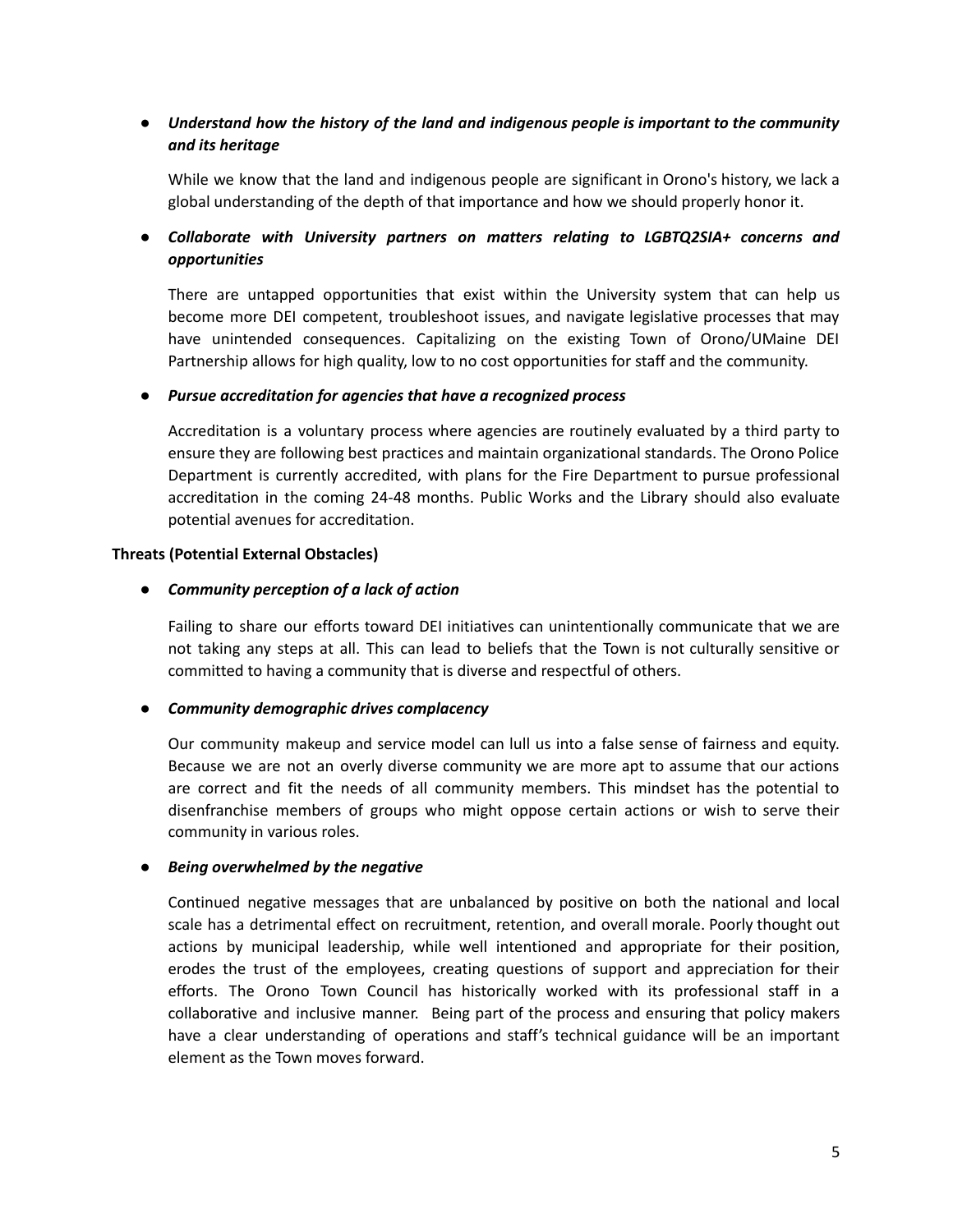#### *● Deep-rooted bias and beliefs*

This is a global issue that hinders town initiatives, clouds messages, and divides internal and external stakeholder groups who are ultimately working toward the same goal. These biases exist on both sides of the issue and must be identified and accounted for in the policy making and implementation processes.

## *● Some forces that drive action or initiatives are outside of our control*

Public opinion can easily be swayed by social media, disingenuous news outlets, and activist groups lobbying for their cause.

## *● Lack of trust in the accuracy of the information available*

Because there is so much conflicting and inflammatory information it is hard for someone to conduct their own research in order to form an opinion.

*● A perception that local government has more authority to control DEI-related matters than it actually does*

Demands for reform on how we deal with people in crisis, decriminalization of certain crimes, restorative justice, and alternative sentencing are major talking points for some groups. While public safety officials support these efforts, the Town of Orono is powerless to implement many of the proposed suggestions. Authority to make change rests with the judicial system or other regulatory bodies. Often the best the Town can do is lobby for those changes to occur.

# **Current Initiatives or Activities Related to DEI**

- A sub-committee of the Town's Executive Planning & Operations Team was created in 2020 and has been working to identify best practices and consistent policy expectations across all operations related to ensuring a respectful and accepting workforce that prioritizes equitable service delivery.
- Town staff responsible for print and digital communications have focused on building a framework for transparent communication with the community about inclusion and Town operations. Staff is hindered by available time to devote to this effort; however, elements of the work have been prioritized to inform the community about the Town's commitment to DEI, offer ways for individuals to report incidents of discrimination, accomodation needs, and other related concerns. The Google Translate widget has been added to the Town website to provide a more accessible experience for those who speak languages other than English. The website has also been reviewed for ADA accessibility, areas for change identified, and work underway to improve access.
- Orono Public Library follows the Library Bill of Rights, published by the American Library Association, which guides libraries in ensuring that the intellectual rights of library users remain intact. This bill specifically addresses issues such as equal access for all, protection against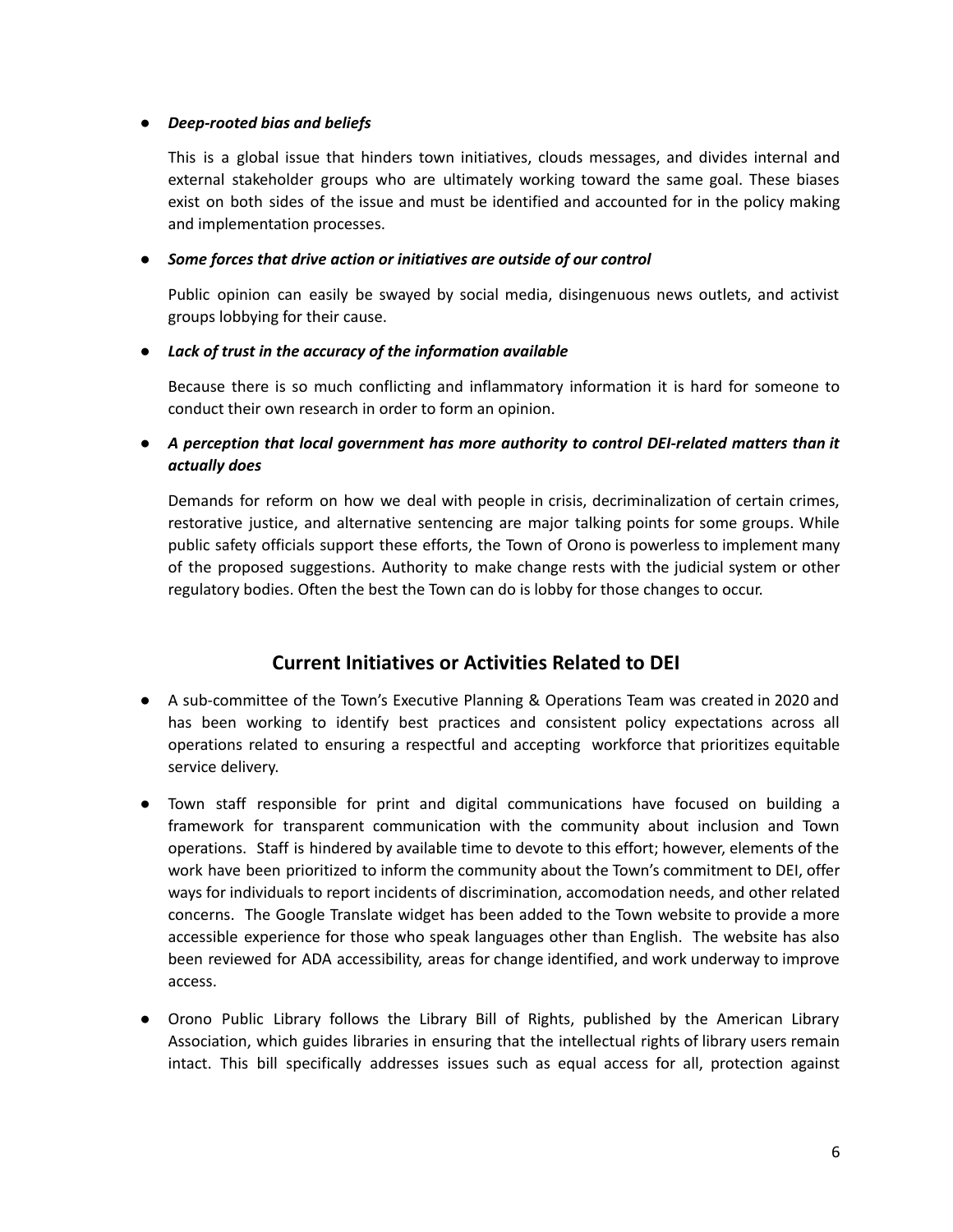censorship, and the provision of materials representing all viewpoints without bias. New employees receive training on the Bill of Rights.

- Orono Public Library also exposes its users to different cultures and beliefs. Facilitated discussions and story times are provided by people from various demographics and cultural backgrounds throughout the year. Library staff also works to cultivate a dynamic collection of both fiction and non-fiction works on DEI related topics and from diverse perspectives. Last year, the OPL applied for and received grant funds for the explicit purpose of expanding the children's print collection related to diversity and inclusion.
- Staff works with leadership at UMaine's International Program to support transitioning international students, promote the annual Culturefest on campus, and connect students to Town operations and services.
- Executive Leadership has provided several trainings, delivered by outside vendors, for all staff on implicit bias and other DEI related topics. This training will continue to be provided to newly hired staff periodically based upon reasonable class participant numbers are met and consultant availability. Additional training for Council, department managers, and key supervisory positions is scheduled in March on *Being an Inclusive Leader* and later this calendar year in *Reducing Bias in the Hiring Process.* Moving forward the plan will be to periodically select Townwide trainings that build upon one another to increase DEI competencies among staff. This will lead to a custom new hire training process that staff will need to develop to ensure that organizational culture and training remains consistent.
- The Town Manager is an active member of the Diversity Hiring Coalition of Maine, continues to engage in extensive professional development in the area of DEI and other human resources topics, and obtained certification by the Society of Human Resources as a Senior Certified Professional which requires demonstrating competency in issues related to workforce DEI. The Manager also serves as the primary contact for concerns that cannot be resolved or addressed with departmental supervisors, handles or monitors response to complaints about workplace or service related discrimination, and oversees the Town's efforts related to providing reasonable accommodations.
- Staff is in the process of reviewing job descriptions as they are revised/updated to ensure that requirements actually reflect the needs of the job. Standard questions about diversity, equity, and inclusion have been developed and added to the list to be used during the hiring process for all positions. Staff is currently evaluating the removal of departmental residency and response requirements in order to widen the potential pool of applicants in an effort to improve candidate diversity.
- In addition to town sponsored training several departments also provide department level training annually on DEI related subjects.
- When possible, committees are utilized to discuss public projects in addition to traditional public comment sessions. Example of this is the recent Main Street Sidewalk project and the ACE team that met regularly prior to the pandemic.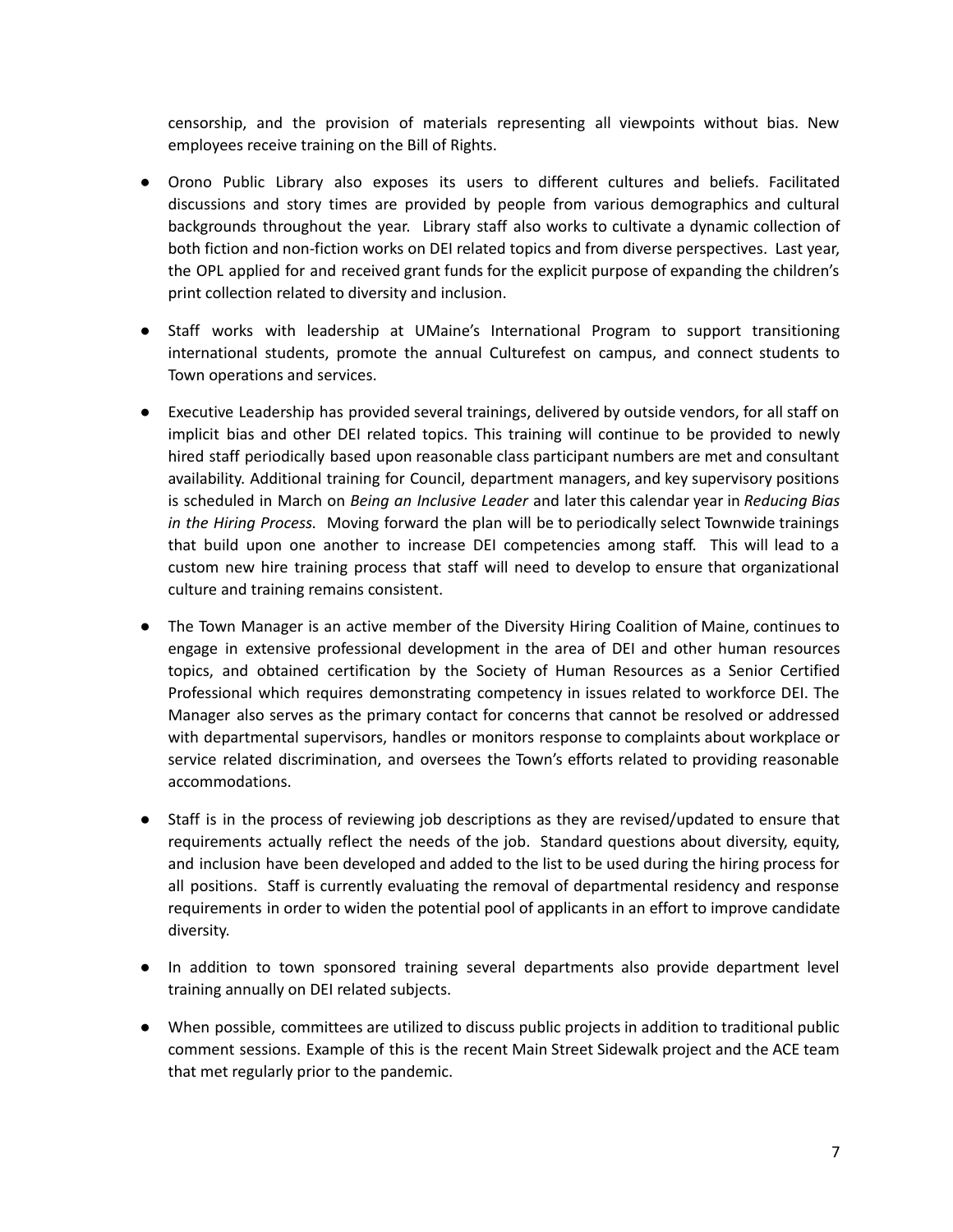- Efforts are made to meet people and service users as they need to participate in programs or obtain services. As an example this means that non-English speakers or those who use English as a second language will have support to help them communicate with staff. Orono Town Clerk staff often exceeds the accommodations identified for these municipal services. Staffers handle forgein documents, perform weddings for international visitors, arrange for translation services, and a host of other duties. Of note is the assertiveness of the Town Clerk in her efforts to make sure that those who need general assistance or other support receive it.
- Financial support is available for people who wish to participate in recreation programs or summer camp. It should be acknowledged that community members play a significant role in the success of the Town's Recreation programs. Through an informal network, participants who need transportation, sneakers, equipment, etc., staff members are usually able to find resources internally, through external partners, or the generosity of volunteers as necessary to allow those who want to participate to join the programs.
- Annually the Police Department personnel receive training on anti-biased policing. This year's topic was implicit bias. Training on DEI related topics is required by the Maine Criminal Justice institute and is a component of the accreditation process.
- Last year, the Orono Police Department restructured to add a Community Policing Division to the department. This division, led by the Community Policing Director, is focused on conflict resolution, community-problem solving, and liaising with individuals and groups who may not have historic positive and productive relationships with law enforcement. After nearly a year of activity, the department is evaluating the progress to date and working to retool its efforts toward community policing and continuing to foster strong, trusting relationships with Orono's residents and visitors.
- The Orono Police Department prioritizes maintaining as community friendly, non-threatening, service oriented approach as possible. This means attention is paid to officer affect, professionalism, uniforms, and equipment. The Town does not participate in programs that offer military equipment to law enforcement agencies and strives to mitigate its tactical presence except when necessary. The Department maintains extensive standard operating procedures, many of which are available on its website, aimed at ensuring appropriate response, strong supervision, and officer accountability.
- Police personnel regularly receive training in de-escalation tactics and how to manage people experiencing a mental health crisis. All officers receive critical incident training which focuses on this subject. Turnover within the department has reduced the number of officers with advanced training; however, the department continues to prioritize this advanced training.
- Orono Fire will be receiving similar mental health training in the near future. In addition to the eight hour class, specified members will be attending a forty-hour advanced training to better understand a patient's needs and assist other staff members with difficult cases.
- In order to address the unique needs of individuals who are transgender, Orono Fire personnel will also be receiving training later this year on how to specifically interact with members of this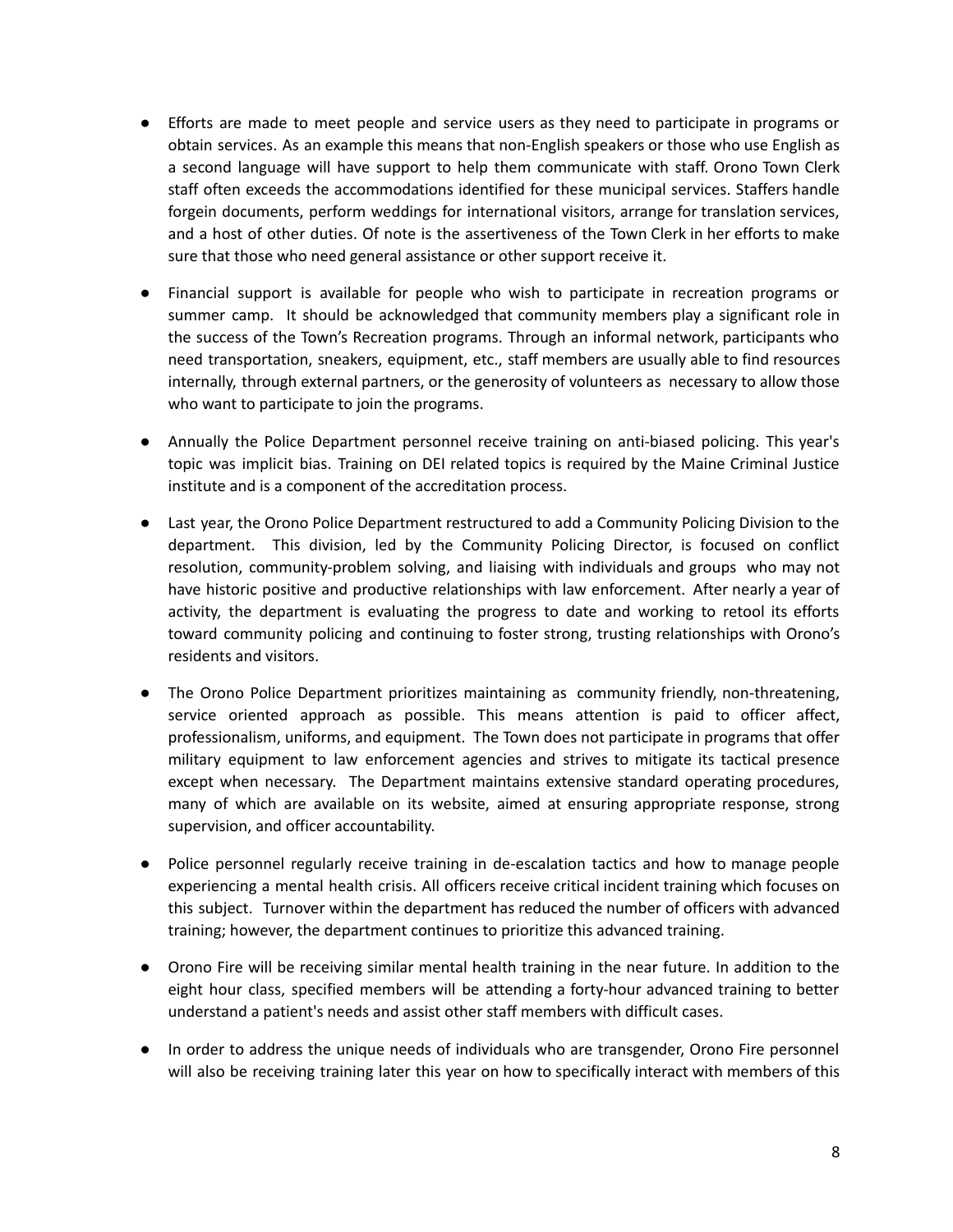community. This training will provide information on topics such as medications, mental health, and how to treat transgender individuals with dignity.

- The University of Maine and the Town are working jointly to address DEI issues both on and off campus. The group continues to work on a webpage to address issues related to DEI. This page will provide information and links to specific resources, public safety agencies, and how to report descrimination or other untoward issues that may arise. (Much of the Orono specific information is already posted on the Town's website.)
- Town representatives have been influential in introducing DEI related training in areas where it did not previously exist. Orono's Town Manager was an active participant in developing a day long DEI training for the Maine Town and City Managers Association (last month) and Chief Low has been introducing DEI topics during workshops which provide education for current and future fire chiefs.

# **NEXT STEPS**

## **Staff**

- Continue adopting best practices for supporting inclusive and diverse hiring processes
- Continue to adapt the Town website to more accurately reflect the Town's commitment to supporting a diverse workforce that prioritizes equitable service delivery and inclusive participation in the local governance process
- Continue staff training and development of policies, procedures, and material that supports the implementation of best practices, including maintaining and striving for operational accreditation where applicable
- Support the Town Council's policy making process, providing technical assistance and operational guidance

## **Town Council (Proposed)**

- Identify priorities that will provide guidance for staff to draft a formal DEI Plan for the Town Council's consideration. The Council should consider including the development of formal tools to assist with the evaluation of structural bias and areas of inequity as well as concrete, clearly identified, measurable goals for staff.
- Consider whether and how the Town should collect individual demographic data about the individuals to whom we provide services.
- Consider the formulation of an advisory group to provide guidance to the Town Council and, if desired, clearly define the group's scope, method for selection of members, expectations, and integration with current organizational structure. If clearly defined, these elements will assist staff in drafting a committee charge for the Town Council's consideration.